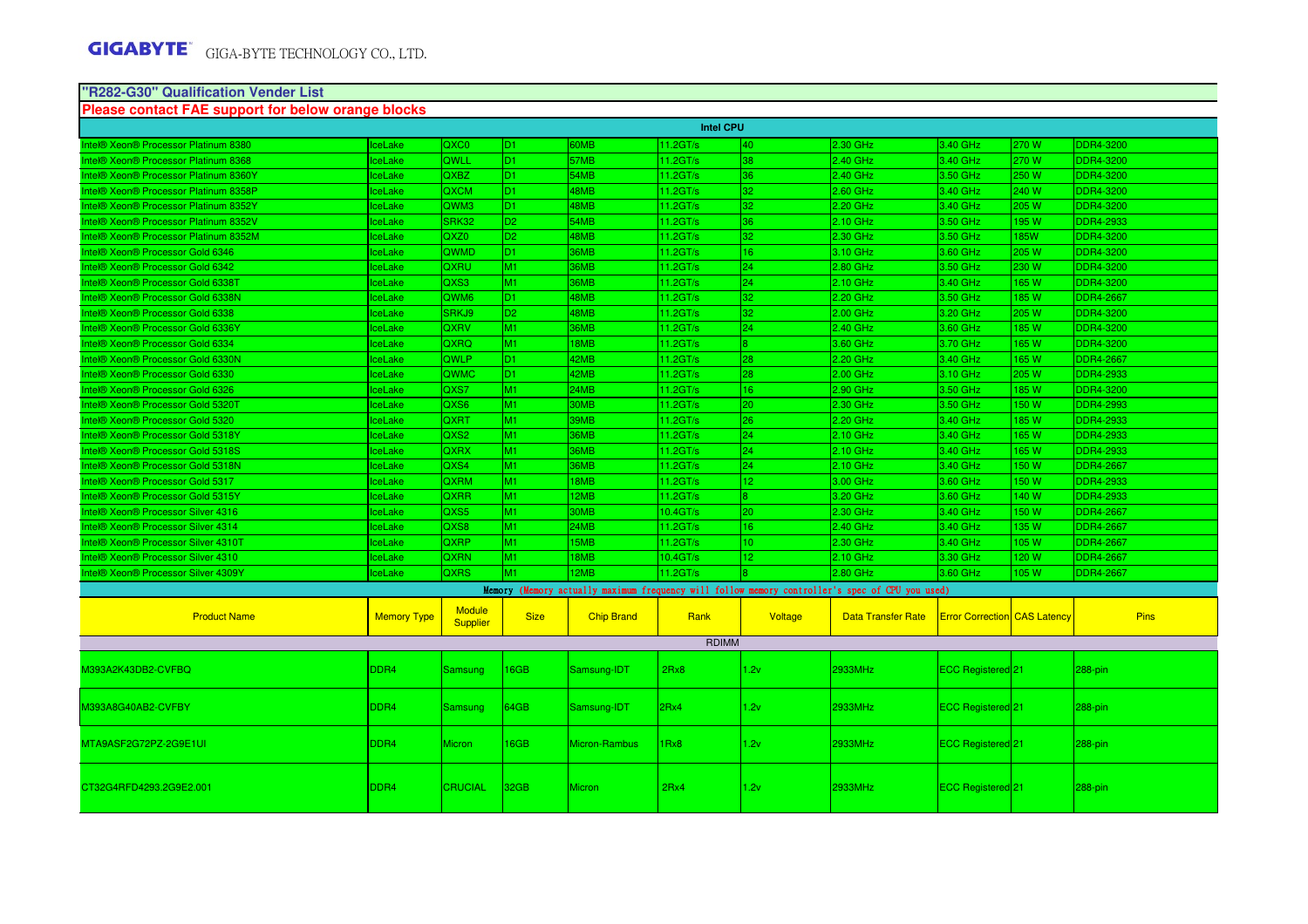| CT32G4RFD4293.36FE2     | DDR4             | <b>CRUCIAL</b> | 32GB        | <b>Micron</b>          | 2Rx4 | 1.2v | 2933MHz | ECC Registered 21              | 288-pin |
|-------------------------|------------------|----------------|-------------|------------------------|------|------|---------|--------------------------------|---------|
| MTA36ASF4G72PZ-2G9E2TG  | DDR <sub>4</sub> | Micron         | 32GB        | Micron-Montage         | 2Rx4 | 1.2v | 2933MHz | ECC Registered 21              | 288-pin |
| MTA36ASF4G72PZ-2G9E2VG  | DDR <sub>4</sub> | Micron         | 32GB        | Micron-IDT             | 2Rx4 | 1.2v | 2933MHz | ECC Registered 21              | 288-pin |
| MTA36ASF4G72PZ-2G9E2UG  | DDR <sub>4</sub> | <b>Micron</b>  | 32GB        | Micron-Rambus          | 2Rx4 | 1.2v | 2933MHz | ECC Registered <sup>21</sup>   | 288-pin |
| HMAA8GR7CJR4N-XN T4     | DDR4             | <b>SKhynix</b> | 64GB        | <b>SKhynix-Montage</b> | 2Rx4 | 1.2v | 3200MHz | ECC Registered 22              | 288-pin |
| HMAA8GR7CJR4N-XN TG     | DDR <sub>4</sub> | <b>SKhynix</b> | 64GB        | SKhynix-IDT            | 2Rx4 | 1.2v | 3200MHz | ECC Registered 22              | 288-pin |
| HMAA8GR7CJR4N-XN T8     | DDR4             | <b>SKhynix</b> | 64GB        | <b>SKhynix-Rambus</b>  | 2Rx4 | 1.2v | 3200MHz | ECC Registered 22              | 288-pin |
| HMA82GR7DJR8N-XN T8     | DDR4             | <b>SKhynix</b> | 16GB        | <b>SKhynix-Rambus</b>  | 2Rx8 | 1.2v | 3200MHz | ECC Registered 22              | 288-pin |
| HMA82GR7DJR8N-XN TG     | DDR <sub>4</sub> | <b>SKhynix</b> | <b>I6GB</b> | SKhynix - IDT          | 2Rx8 | 1.2v | 3200MHz | ECC Registered <sup>22</sup>   | 288-pin |
| HMAA8GR7CJR4N-XN T4     | DDR4             | <b>SKhynix</b> | 64GB        | <b>SKhynix-Montage</b> | 2Rx4 | 1.2v | 3200MHz | ECC Registered 22              | 288-pin |
| HMAA8GR7CJR4N-XN TG     | DDR4             | <b>SKhynix</b> | 64GB        | SKhynix-IDT            | 2Rx4 | 1.2v | 3200MHz | ECC Registered 22              | 288-pin |
| HMAA8GR7CJR4N-XN T8     | DDR4             | <b>SKhynix</b> | 64GB        | <b>SKhynix-Rambus</b>  | 2Rx4 | 1.2v | 3200MHz | ECC Registered 22              | 288-pin |
| MTA18ASF2G72PZ-3G2E2TI  | DDR4             | Micron         | <b>I6GB</b> | Micron-Montage         | IRx4 | 1.2v | 3200MHz | ECC Registered 22              | 288-pin |
| MTA18ASF2G72PDZ-3G2R1TI | DDR4             | Micron         | 16GB        | Micron-Rambus          | 2Rx8 | 1.2v | 3200MHz | ECC Registered 22              | 288-pin |
| MTA18ASF2G72PDZ-3G2R1UI | DDR4             | <b>Micron</b>  | <b>I6GB</b> | Micron-Rambus          | 2Rx8 | 1.2v | 3200MHz | ECC Registered 22              | 288-pin |
| MTA18ASF2G72PDZ-3G2R1VI | DDR4             | Micron         | <b>I6GB</b> | Micron-Rambus          | 2Rx8 | 1.2v | 3200MHz | ECC Registered 22              | 288-pin |
| MTA36ASF4G72PZ-3G2J3UI  | DDR4             | <b>Micron</b>  | 32GB        | Micron-Rambus          | 2Rx4 | 1.2v | 3200MHz | ECC Registered 22              | 288-pin |
| MTA18ASF4G72PDZ-3G2F1VI | DDR4             | <b>Micron</b>  | 32GB        | Micron-IDT             | 2Rx8 | 1.2v | 3200MHz | ECC Registered 22              | 288-pin |
| MTA18ASF4G72PDZ-3G2F1UI | DDR <sub>4</sub> | <b>Micron</b>  | 32GB        | Micron-Rambus          | 2Rx8 | 1.2v | 3200MHz | ECC Registered <sup>22</sup>   | 288-pin |
| MTA18ASF4G72PZ-3G2F1TI  | DDR4             | Micron         | 32GB        | Micron-Montage         | IRx4 | 1.2v | 3200MHz | ECC Registered 22              | 288-pin |
| MTA18ASF4G72PZ-3G2F1UI  | DDR4             | <b>Micron</b>  | 32GB        | Micron-Rambus          | IRx4 | 1.2v | 3200MHz | ECC Registered <sup>1</sup> 22 | 288-pin |
| MTA36ASF8G72PZ-3G2F1VI  | DDR <sub>4</sub> | Micron         | 64GB        | Micron-IDT             | 2Rx4 | 1.2v | 3200MHz | ECC Registered 22              | 288-pin |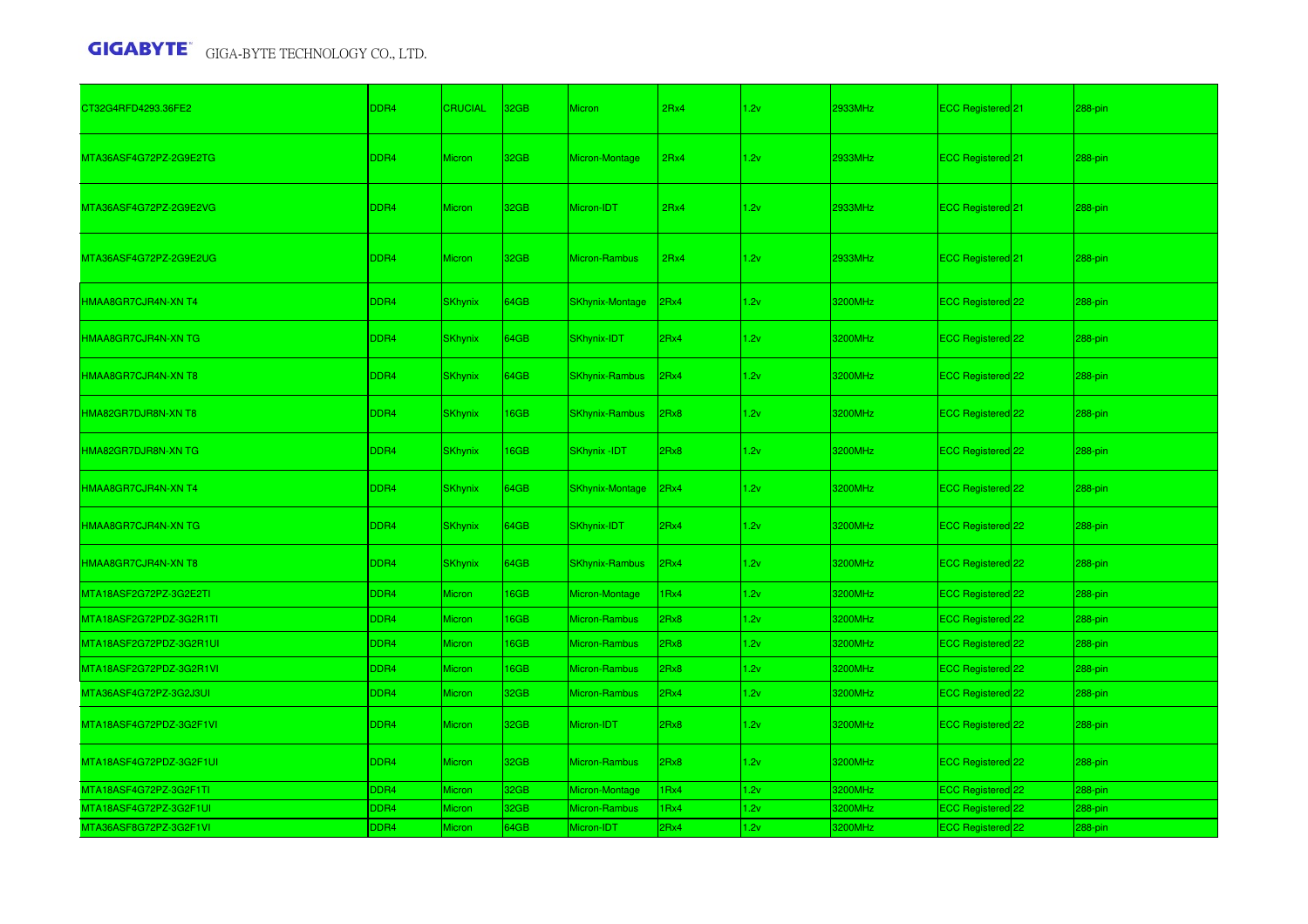| MTA36ASF4G72PZ-3G2R1UI                    | DDR4 | Micron         | 32GB             | Micron-Rambus          | 2Rx4          | 1.2v | 3200MHz | ECC Registered 22            | 288-pin |
|-------------------------------------------|------|----------------|------------------|------------------------|---------------|------|---------|------------------------------|---------|
| M393A2K43EB3-CWEBQ                        | DDR4 | Samsung        | 16GB             | Samsung-IDT            | 2Rx8          | 1.2v | 3200MHz | ECC Registered 22            | 288-pin |
| M393A4K40DB3-CWECQ                        | DDR4 | Samsung        | 32 <sub>GB</sub> | Samsung-Montage 2Rx4   |               | 1.2v | 3200MHz | ECC Registered 22            | 288-pin |
| M393A4K40DB3-CWEBQ                        | DDR4 | Samsung        | 32 <sub>GB</sub> | Samsung-IDT            | 2Rx4          | 1.2v | 3200MHz | ECC Registered <sup>22</sup> | 288-pin |
| M393A4K40DB3-CWEGQ                        | DDR4 | Samsung        | 32 <sub>GB</sub> | Samsung-Rambus 2Rx4    |               | 1.2v | 3200MHz | ECC Registered 22            | 288-pin |
| M393A8G40AB2-CWEBQ                        | DDR4 | <b>Samsung</b> | 64GB             | Samsung-IDT            | 2Rx4          | 1.2v | 3200MHz | ECC Registered 22            | 288-pin |
| KSM32RS4/32MER                            | DDR4 | Kingston       | 32GB             | Micron-Rambus          | 1Rx4          | 1.2v | 3200MHz | ECC Registered 22            | 288-pin |
| AD4R3200716G22-BHYA                       | DDR4 | <b>ADATA</b>   | 16GB             | <b>SKhynix-Montage</b> | 1Rx8          | 1.2v | 3200MHz | ECC Registered 22            | 288-pin |
| M393A4G40BB3-CWEGQ                        | DDR4 | Samsung        | 32GB             | Samsung-Rambus         | 1Rx4          | 1.2v | 3200MHz | ECC Registered 22            | 288-pin |
| M393A4K40EB3-CWEGQ                        | DDR4 | Samsung        | 32 <sub>GB</sub> | Samsung-Rambus 2Rx4    |               | 1.2v | 3200MHz | ECC Registered 22            | 288-pin |
| M393A4K40EB3-CWECQ                        | DDR4 | Samsung        | 32GB             | Samsung-Montage 2Rx4   |               | 1.2v | 3200MHz | ECC Registered 22            | 288-pin |
| M393A4K40EB3-CWEBY                        | DDR4 | Samsung        | 32GB             | Samsung-IDT            | 2Rx4          | 1.2v | 3200MHz | ECC Registered 22            | 288-pin |
| M393A8G40BB4-CWEBY                        | DDR4 | Samsung        | 64GB             | Samsung-IDT            | 2Rx4          | 1.2v | 3200MHz | ECC Registered 22            | 288-pin |
| M393AAG40M32-CAEBQ                        | DDR4 | Samsung        | 128GB            | Samsung                | <b>2S2Rx4</b> | 1.2v | 3200MHz | ECC Registered 22            | 288-pin |
| M393AAG40M32-CAEBY                        | DDR4 | Samsung        | 128GB            | Samsung                | 2S2Rx4        | 1.2v | 3200MHz | ECC Registered 22            | 288-pin |
| MTA18ASF2G72PZ-3G2R1UI                    | DDR4 | <b>Micron</b>  | 16GB             | <b>Micron-Rambus</b>   | 1Rx4          | 1.2v | 3200MHz | ECC Registered 22            | 288-pin |
| MTA18ASF2G72PZ-3G2R1TI                    | DDR4 | Micron         | 16GB             | Micron-Montage         | 1Rx4          | 1.2v | 3200MHz | ECC Registered 22            | 288-pin |
| MTA18ASF4G72PZ-3G2F1TI                    | DDR4 | Micron         | 32GB             | Micron-Montage         | 1Rx4          | 1.2v | 3200MHz | ECC Registered 22            | 288-pin |
| MTA18ASF4G72PZ-3G2F1UI                    | DDR4 | Micron         | 32GB             | Micron-Rambus          | 1Rx4          | 1.2v | 3200MHz | ECC Registered 22            | 288-pin |
| MTA18ASF4G72PDZ-3G2F1VI                   | DDR4 | <b>Micron</b>  | 32GB             | Micron-IDT             | 2Rx8          | 1.2v | 3200MHz | ECC Registered 22            | 288-pin |
| MTA18ASF4G72PDZ-3G2F1UI                   | DDR4 | Micron         | 32GB             | Micron-Rambus          | 2Rx8          | 1.2v | 3200MHz | ECC Registered 22            | 288-pin |
| MTA9ASF1G72PZ-3G2R1VI                     | DDR4 | Micron         | 8GB              | Micron-IDT             | 1Rx8          | 1.2v | 3200MHz | ECC Registered 22            | 288-pin |
| MTA36ASF8G72PZ-3G2F1VI                    | DDR4 | Micron         | 64GB             | Micron-IDT             | 2Rx4          | 1.2v | 3200MHz | ECC Registered 22            | 288-pin |
| MTA9ASF2G72PZ-3G2F1UI                     | DDR4 | Micron         | 16GB             | Micron-Rambus          | 1Rx8          | 1.2v | 3200MHz | ECC Registered 22            | 288-pin |
| <b><sm32rd8 16mrr<="" b=""></sm32rd8></b> | DDR4 | Kingston       | <b>I6GB</b>      | Micron-Rambus          | 2Rx8          | 1.2v | 3200MHz | ECC Registered 22            | 288-pin |
| KSM32RD4/32MRR                            | DDR4 | Kingston       | 32GB             | Micron-Rambus          | 2Rx4          | 1.2v | 3200MHz | ECC Registered 22            | 288-pin |

LRDIMM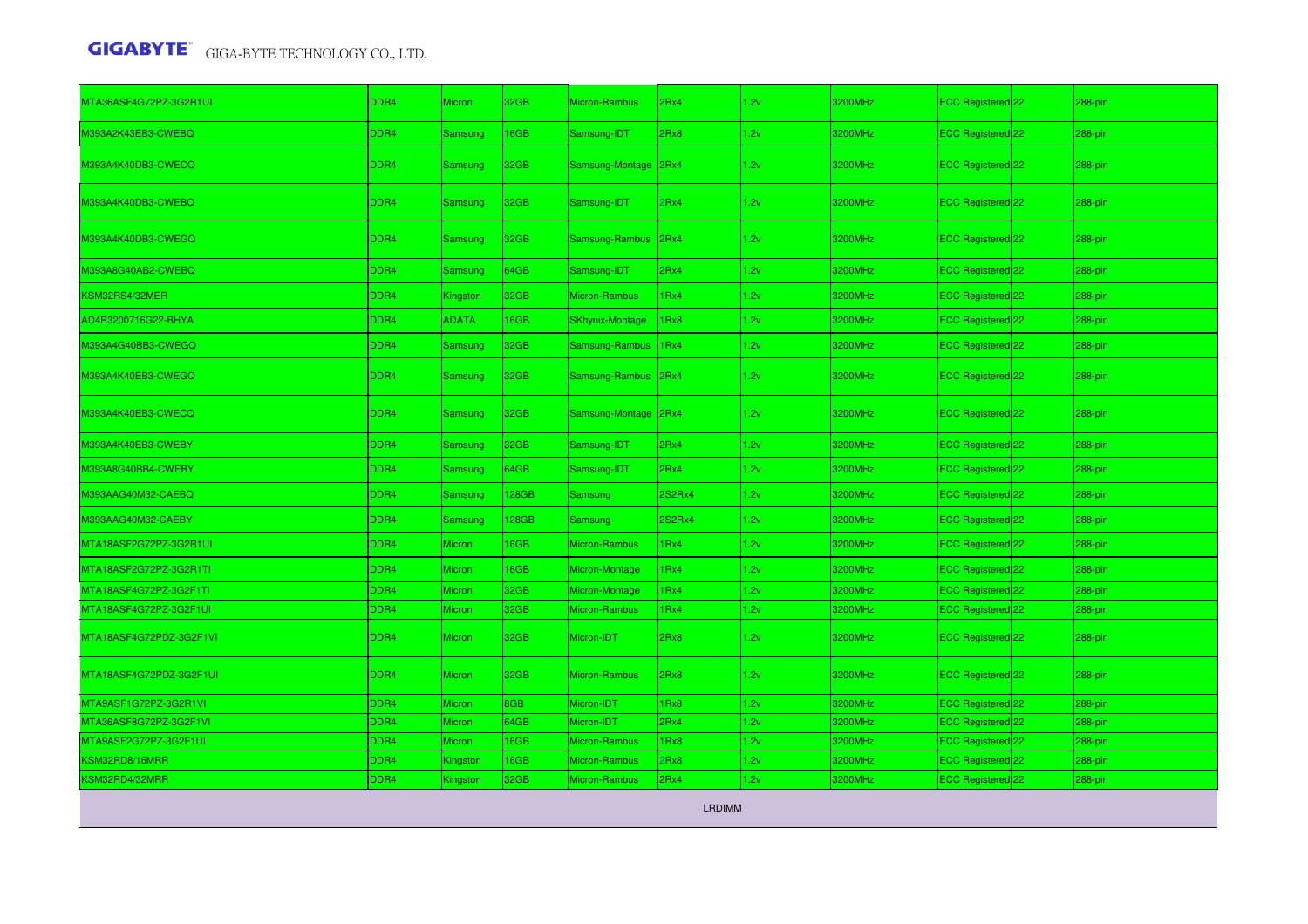| M386A8K40CM2-CVFBY                                                                                                          | DDR <sub>4</sub>       | <b>Samsung</b>     | 164GB              | Samsung-IDT                | 4DRx4                               | 1.2v                   | <b>2933MHz</b>                                     | ECC Registered 21            |            | 288-pin     |  |  |  |
|-----------------------------------------------------------------------------------------------------------------------------|------------------------|--------------------|--------------------|----------------------------|-------------------------------------|------------------------|----------------------------------------------------|------------------------------|------------|-------------|--|--|--|
| M386A8K40DM2-CWELQ                                                                                                          | DDR4                   | <b>Samsung</b>     | 64GB               | Samsung-IDT                | 4DRx4                               | 1.2v                   | 3200MHz                                            | ECC Registered <sup>22</sup> |            | 288-pin     |  |  |  |
| Intel Optane™ Persistent Memory 200 Series (Barlow PASS)Due to thermal limitaiton, please mark as orange color if test pass |                        |                    |                    |                            |                                     |                        |                                                    |                              |            |             |  |  |  |
| NMB1XBD128GQS QVSN                                                                                                          | DDR-T                  | Intel              | 128GB              |                            |                                     |                        | 3200MHz                                            |                              |            | 288-pin     |  |  |  |
| NMB1XBD256GQS QVSP                                                                                                          | DDR-T                  | Intel              | 256GB              |                            |                                     |                        | 3200MHz                                            |                              |            | 288-pin     |  |  |  |
| NMB1XBD512GQS QVSQ                                                                                                          | DDR-T                  | Intel              | 512GB              |                            |                                     |                        | 3200MHz                                            |                              |            | 288-pin     |  |  |  |
| HDD (If the system build-in with RAID card , please refer to RAID card QVL list)                                            |                        |                    |                    |                            |                                     |                        |                                                    |                              |            |             |  |  |  |
| <b>Product Name</b>                                                                                                         | <b>Type</b>            | Vendor             | <b>Form Factor</b> | Format                     | Capacity                            | <b>Interface Speed</b> | <b>Series</b>                                      | Cache                        | <b>RPM</b> | Encryption  |  |  |  |
|                                                                                                                             |                        |                    |                    |                            | Seagate Enterprise Capacity 2.5 HDD |                        |                                                    |                              |            |             |  |  |  |
| ST2000NX0243                                                                                                                | <b>SATA</b>            | Seagate            | 2.5"               | 4Kn                        | 2TB                                 | 6Gb/s                  | Exos 7E2000<br><b>(Enterprise Capacity</b><br>V.3) | 28MB                         | 7200       | N/A         |  |  |  |
| Seagate Enterprise Capacity 3.5 HDD                                                                                         |                        |                    |                    |                            |                                     |                        |                                                    |                              |            |             |  |  |  |
| ST10000NM0016                                                                                                               | <b>SATA</b>            | Seagate            | 3.5"               | 512e                       | 10TB                                | 6Gb/s                  | Exos X10<br><b>(Enterprise Capacity</b><br>V.6     | 256MB                        | 7200       | N/A         |  |  |  |
| ST14000NM0018                                                                                                               | <b>SATA</b>            | Seagate            | 3.5"               | 512e                       | 14TB                                | 6Gb/s                  | Exos X14<br>(Enterprise Capacity)                  | 256MB                        | 7200       | N/A         |  |  |  |
| ST20000NM007D                                                                                                               | <b>SATA</b>            | Seagate            | 3.5"               | 512e/4Kn                   | 20TB                                | 6Gb/s                  | EXOS X20                                           | 256MB                        | 7200       | N/A         |  |  |  |
| ST18000NM000J                                                                                                               | <b>SATA</b>            | Seagate            | 3.5"               | 512e/4Kn                   | 18TB                                | 6Gb/s                  | EXOS X18                                           | 256MB                        | 7200       | N/A         |  |  |  |
| ST16000NM001G                                                                                                               | <b>ATA</b>             | Seagate            | 3.5"               | 512e/4Kn                   | 6TB                                 | 6Gb/s                  | XOS X16                                            | 56MB                         | 7200       | N/A         |  |  |  |
| ST16000NM001G                                                                                                               | ATA                    | Seagate            | 3.5"               | 512e/4Kn                   | 16TB                                | 6Gb/s                  | XOS X16                                            | 56MB                         | 7200       | N/A         |  |  |  |
| ST10000NM017B                                                                                                               | <b>ATA</b>             | Seagate            | 3.5"               | 512e                       |                                     | 6Gb/s                  | XOS 7E10                                           | <b>56MB</b>                  | 7200       | N/A         |  |  |  |
|                                                                                                                             |                        |                    |                    |                            | <b>WD Enterprise Hard Drives</b>    |                        |                                                    |                              |            |             |  |  |  |
| WUS721010ALE6L4                                                                                                             | <b>SATA</b>            | <b>WD</b>          | 3.5"               | 512e                       | 10TB                                | 6Gb/s                  | Ultrastar <sup>®</sup> DC HC330                    | 256MB                        | 7200       | N/A         |  |  |  |
| <b>WUH721818ALE6L4</b>                                                                                                      | <b>SATA</b>            | <b>WD</b>          | 3.5"               | 512e                       | 18TB                                | 6Gb/s                  | Ultrastar DC HC550                                 | 512MB                        | 7200       | N/A         |  |  |  |
|                                                                                                                             |                        |                    |                    |                            | Toshiba Enterprise Hard Drives      |                        |                                                    |                              |            |             |  |  |  |
| MG07ACA14TE                                                                                                                 | <b>SATA</b>            | <b>Toshiba</b>     | 3.5"               | 512e                       | 14TB                                | 6Gb/s                  | Capacity                                           | <b>256MB</b>                 | 7200       | N/A         |  |  |  |
| MG08ADA800E                                                                                                                 | <b>SATA</b>            | <b>Toshiba</b>     | 3.5"               | 512e                       | 8TB                                 | 6Gb/s                  | <b>MG08-D</b>                                      | <b>256MB</b>                 | 7200       | N/A         |  |  |  |
| MG09ACA18TE                                                                                                                 | <b>SATA</b>            | Toshiba            | 3.5"               | 512e                       | 18TB                                | 12Gb/s                 | MG09                                               | <b>256MB</b>                 | 7200       | N/A         |  |  |  |
|                                                                                                                             |                        |                    |                    |                            | <b>SATA/SAS SSD</b>                 |                        |                                                    |                              |            |             |  |  |  |
| <b>Product Name</b>                                                                                                         | <b>Type</b>            | Vendor             | <b>Form Factor</b> | Interface                  | Capacity                            | <b>Interface Speed</b> | <b>FW</b>                                          |                              |            | <b>Note</b> |  |  |  |
|                                                                                                                             |                        |                    |                    |                            | <b>SATA SSD</b>                     |                        |                                                    |                              |            |             |  |  |  |
| MTFDDAK3T8TDS-1AW1ZABYY (5300 PRO)                                                                                          | <b>SD</b>              | Micron             | 2.5"               | <b>SATA</b>                | 3.84TB                              | 6Gb/s                  |                                                    |                              |            |             |  |  |  |
| MTFDDAK1T9TDS-1AW1ZABYY (5300 PRO)                                                                                          | SSD                    | Micron             | 2.5"               | <b>SATA</b>                | .92TB                               | 6Gb/s                  |                                                    |                              |            |             |  |  |  |
| MTFDDAK3T8TDS-1AW1ZABYY (5300 PRO)                                                                                          | <b>SSD</b>             | Micron             | 2.5"               | <b>SATA</b>                | 3.84TB                              | 6Gb/s                  |                                                    |                              |            |             |  |  |  |
| MTFDDAK1T9TDS-1AW1ZABYY (5300 PRO)                                                                                          | SSD                    | <b>Aicron</b>      | 2.5"<br>2.5"       | <b>SATA</b><br><b>SATA</b> | 1.92TB<br>480GB                     | 6Gb/s                  |                                                    |                              |            |             |  |  |  |
| MZ7L3480HCHQ-00A07 PM893 Series<br>MZ7L33T8HBLT-00A07 PM893 Series                                                          | <b>SD</b><br><b>SD</b> | Samsuno<br>Samsung | 2.5"               | <b>SATA</b>                | 3.84TB                              | 6Gb/s<br>6Gb/s         |                                                    |                              |            |             |  |  |  |
| MZ-7LH1T9NE 883 DCT Series                                                                                                  | <b>SSD</b>             | Samsung            | 2.5"               | <b>SATA</b>                | 1.92TB                              | 6Gb/s                  |                                                    |                              |            |             |  |  |  |
| SSDSC2KG019T8 D3-S4610 Series                                                                                               | <b>SSD</b>             | Intel              | 2.5"               | <b>SATA</b>                | 1.92TB                              | 6Gb/s                  |                                                    |                              |            |             |  |  |  |
| SSDSC2KB019T8 D3-S4510 Series                                                                                               | <b>SD</b>              | Intel              | 2.5"               | <b>SATA</b>                | .92TB                               | 6Gb/s                  |                                                    |                              |            |             |  |  |  |
| SSDSC2KB019TZ D3-S4520 Series                                                                                               | <b>SSD</b>             | Intel              | 2.5"               | <b>SATA</b>                | .92TB                               | 6Gb/s                  |                                                    |                              |            |             |  |  |  |
| XA960LE10063                                                                                                                | <b>SD</b>              | Seagate            | 2.5"               | <b>SATA</b>                | 960GB                               | 6Gb/s                  |                                                    |                              |            |             |  |  |  |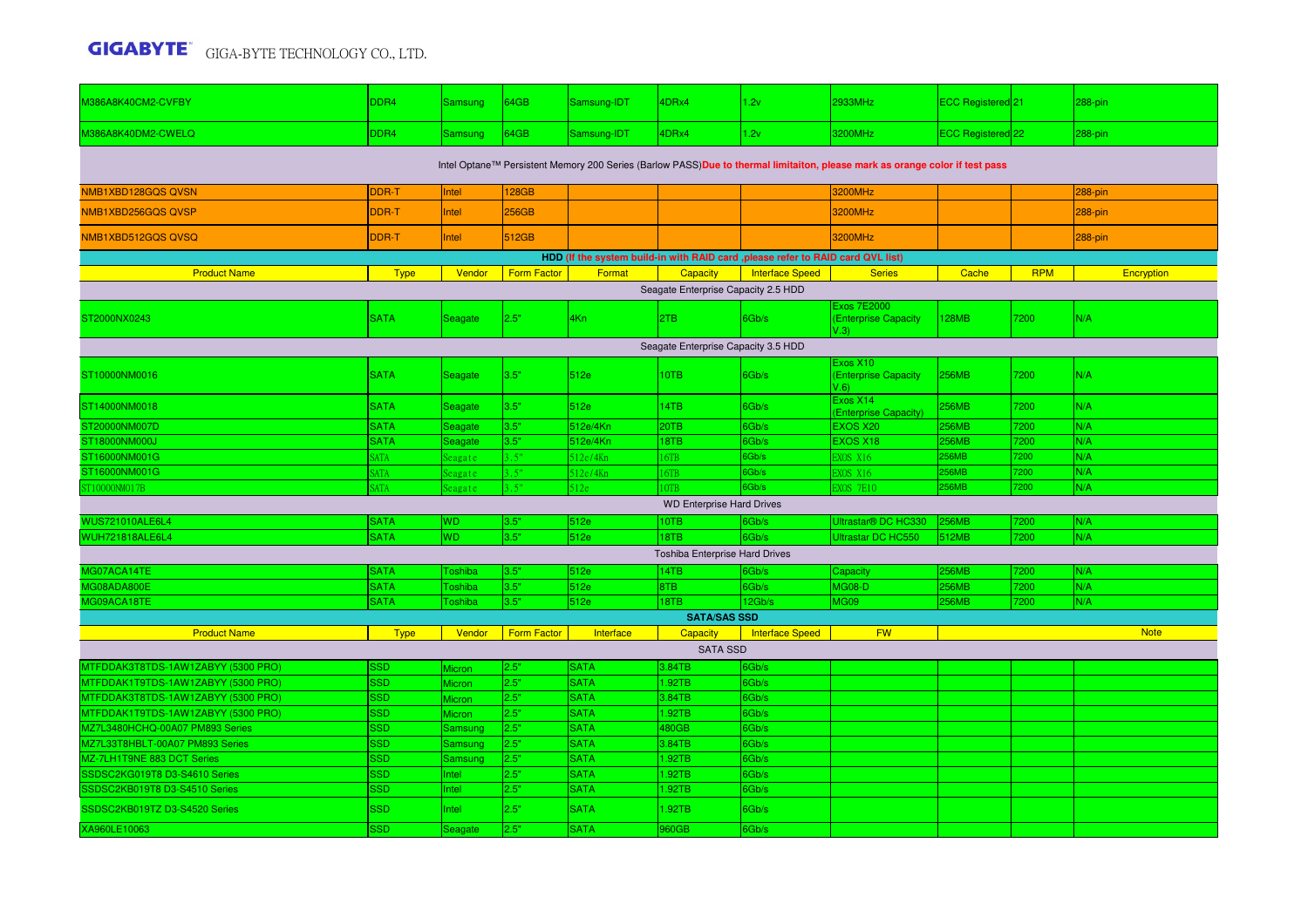| XA480LE10063                                           | SSD                       | Seagate                                       | 2.5"               | <b>SATA</b>          | 480GB                                 | 6Gb/s                                                                           |                                                 |  |  |                                              |  |  |
|--------------------------------------------------------|---------------------------|-----------------------------------------------|--------------------|----------------------|---------------------------------------|---------------------------------------------------------------------------------|-------------------------------------------------|--|--|----------------------------------------------|--|--|
| SB1K9GTLCG-D2-SME520GBT ESM1220 Series                 | SSD                       | Phison                                        | 2.5"               | <b>SATA</b>          | 1.92TB                                | Gb/s                                                                            |                                                 |  |  |                                              |  |  |
| KHK61RSE960G                                           | SSD.                      | Toshiba                                       | 2.5"               | <b>SATA</b>          | 960GB                                 | Gb/s                                                                            |                                                 |  |  |                                              |  |  |
|                                                        |                           |                                               |                    |                      | <b>PCIe SSD</b>                       |                                                                                 |                                                 |  |  |                                              |  |  |
| <b>Product Name</b>                                    | <b>Type</b>               | Vendor                                        | <b>Form Factor</b> | Interface            | <b>Capacity</b>                       | <b>Interface Speed</b>                                                          |                                                 |  |  | <b>Note</b>                                  |  |  |
| Samsung PM1725b MZPLL3T2HAJQ PCIe Gen3 x8 3.2TB        | PCIe                      | Samsung                                       | <b>PCI-E 3.0</b>   | PCle(NVMe)           | 3.2TB                                 | PCIe Gen3 x8                                                                    |                                                 |  |  |                                              |  |  |
|                                                        |                           |                                               |                    |                      | U.2                                   |                                                                                 |                                                 |  |  |                                              |  |  |
| <b>Product Name</b>                                    | <b>Type</b>               | Vendor                                        | <b>Form Factor</b> | Interface            | Capacity                              | Interface Speed                                                                 |                                                 |  |  | <b>Note</b>                                  |  |  |
|                                                        |                           |                                               |                    |                      | U.2 (VROC support)                    |                                                                                 |                                                 |  |  |                                              |  |  |
| SSDPF2KX038TZ D7-P5510 Series                          | U.2                       | Intel                                         | 2.5"               | <b>SFF8639(NVMe)</b> | 3.84TB                                | PCIe Gen4 x4                                                                    |                                                 |  |  |                                              |  |  |
| SSDPF2NV153TZ D5-P5316 Series                          | U.2                       | Intel                                         | 2.5"               | <b>SFF8639(NVMe)</b> | 15.35TB                               | PCIe Gen4 x4                                                                    |                                                 |  |  |                                              |  |  |
| SDPE2KE032T801 P4610 Series                            | U.2                       | Intel                                         | 2.5"               | <b>SFF8639(NVMe)</b> | 3.2TB                                 | PCIe Gen3 x4                                                                    |                                                 |  |  |                                              |  |  |
| SSDPE2KX020T801 P4510 Series                           | U.2                       | Intel                                         | 2.5"               | SFF8639(NVMe)        | 2TB                                   | PCIe Gen3 x4                                                                    |                                                 |  |  |                                              |  |  |
| U.2                                                    |                           |                                               |                    |                      |                                       |                                                                                 |                                                 |  |  |                                              |  |  |
| DPRD3104T0T503T8 R5100 Series                          | U.2                       | DapuStor                                      | 2.5"               | SFF8639(NVMe)        | 3.84TB                                | PCIe Gen4 x4                                                                    |                                                 |  |  |                                              |  |  |
| SSDPF2KX038TZ D7-P5510 Series                          | U.2                       | Intel                                         | 2.5"               | <b>SFF8639(NVMe)</b> | 3.84TB                                | PCIe Gen4 x4                                                                    |                                                 |  |  |                                              |  |  |
| SSDPF2NV153TZ D5-P5316 Series                          | U.2                       | Intel                                         | 2.5"               | <b>SFF8639(NVMe)</b> | 15.35TB                               | PCIe Gen4 x4                                                                    |                                                 |  |  |                                              |  |  |
| SSDPE2KE032T801 P4610 Series                           | U.2                       | Intel                                         | 2.5"               | <b>SFF8639(NVMe)</b> | 3.2TB                                 | PCIe Gen3 x4                                                                    |                                                 |  |  |                                              |  |  |
| SSDPE2KX020T801 P4510 Series                           | U.2                       | Intel                                         | 2.5"               | <b>SFF8639(NVMe)</b> | 2TB                                   | PCIe Gen3 x4                                                                    |                                                 |  |  |                                              |  |  |
| MZQLB960HAJR-00007 PM963 Series                        | U.2                       | Samsung                                       | 2.5"               | <b>SFF8639(NVMe)</b> | 960GB                                 | PCIe Gen3 x4                                                                    |                                                 |  |  |                                              |  |  |
| MZQLW1T9HMJP PM963 Series                              | U.2                       | <b>Samsung</b>                                | 2.5"               | <b>SFF8639(NVMe)</b> | 1.92TB                                | PCIe Gen3 x4                                                                    |                                                 |  |  |                                              |  |  |
| MZQLB3T8HALS-00007 PM983 Series                        | U.2                       | <b>Samsung</b>                                | 2.5"               | <b>SFF8639(NVMe)</b> | 3.84TB                                | PCIe Gen3 x4                                                                    |                                                 |  |  |                                              |  |  |
| MTFDHBE960TDF 7300 Pro Series                          | U.2                       | <b>Micron</b>                                 | 2.5"               | SFF8639(NVMe)        | 960GB                                 | PCIe Gen3 x4                                                                    | MTFDHBE960TDF-1AW4ZABYY                         |  |  |                                              |  |  |
| KCD51LUG960G CD5 Series                                | U.2                       | <b>KIOXIA</b>                                 | 2.5"               | <b>SFF8639(NVMe)</b> | 960GB                                 | PCIe Gen3 x4                                                                    |                                                 |  |  |                                              |  |  |
| PS5012-E12                                             | U.2                       | PHISON                                        | 2.5"               | SFF8639(NVMe)        | 1.92TB                                | PCIe Gen3 x4                                                                    |                                                 |  |  |                                              |  |  |
| <b>PWFX100 3.2TB</b>                                   | U.2                       | <b>PHISON</b>                                 | 2.5"               | <b>SFF8639(NVMe)</b> | 3.2TB                                 | PCIe Gen3 x4                                                                    |                                                 |  |  |                                              |  |  |
| WUS4C6432DSP3X Ultrastar DC SN840 Series               | U.2                       | <b>WD</b>                                     | 2.5"               | <b>SFF8639(NVMe)</b> | 3.2TB                                 | PCIe Gen3 x4                                                                    |                                                 |  |  |                                              |  |  |
| WUS4CB032D7P3E3 Ultrastar DC SN640 Series              | U.2                       | <b>WD</b>                                     | 2.5"               | <b>SFF8639(NVMe)</b> | 3.2TB                                 | PCIe Gen3 x4                                                                    |                                                 |  |  |                                              |  |  |
|                                                        |                           |                                               |                    |                      | U.3                                   |                                                                                 |                                                 |  |  |                                              |  |  |
| <b>KCM61RUL3T84 CM6-R Series</b>                       | U.3                       | <b>KIOXIA</b>                                 | 2.5"               | <b>SFF8639(NVMe)</b> | 3.84TB                                | PCIe Gen4 x4                                                                    |                                                 |  |  |                                              |  |  |
|                                                        |                           |                                               |                    |                      | <b>SATA DOM</b>                       |                                                                                 |                                                 |  |  |                                              |  |  |
| <b>Product Name</b>                                    | <b>Type</b>               | Vendor                                        | Capacity           | <b>Flash Type</b>    | Max. Channels                         | Max. Power<br>Consumption                                                       |                                                 |  |  | <b>Note</b>                                  |  |  |
|                                                        |                           |                                               |                    |                      | <b>SATA III</b>                       |                                                                                 |                                                 |  |  |                                              |  |  |
| Innodisk SATADOM-SL 3ME4 DESSL-64GM41BC1SCB            | Vertical                  | <b>INNODISK</b>                               | 64GB               | <b>MLC</b>           |                                       | 10.734 W                                                                        |                                                 |  |  |                                              |  |  |
| Innodisk SATADOM-SL 3ME4 DESSL-A28M41BCADCB-D33        | Vertical                  | <b>INNODISK</b>                               | 128GB              | <b>MLC</b>           |                                       | 11.02 W                                                                         |                                                 |  |  |                                              |  |  |
| Innodisk SATADOM-ML 3ME4 DESML-64GM41BCADCB            | Vertical                  | <b>INNODISK</b>                               | 64GB               | <b>MLC</b>           |                                       | 2 0.815 W                                                                       |                                                 |  |  |                                              |  |  |
| Innodisk SATADOM-SH TYPE C 3ME4 DESSC-<br>64GM41BC1SCB | Horizontal                | <b>INNODISK</b>                               | 64GB               | <b>MLC</b>           |                                       | 10.626 W                                                                        |                                                 |  |  |                                              |  |  |
|                                                        |                           |                                               |                    |                      | <b>GPGPU Card (GPGPU server only)</b> |                                                                                 |                                                 |  |  |                                              |  |  |
| <b>Product Name</b>                                    | Processer<br><b>Cores</b> | <b>Memory</b><br><b>Bandwidth</b><br>(GB/sec) | <b>VRAM</b>        | OpenGL               | <b>Microsoft DirectX</b>              | <b>Graphics Card</b><br>Power (W)                                               | <b>NVIDIA SLI/AMD</b><br><b>CrossFire Ready</b> |  |  | <b>Note</b>                                  |  |  |
|                                                        |                           |                                               |                    |                      |                                       | NVIDIA Tesla (http://www.nvidia.com/object/tesla-supercomputing-solutions.html) |                                                 |  |  |                                              |  |  |
| T4 (TURING)                                            | 2560                      | 320 GB/s                                      | 16GB               |                      |                                       | 70 W                                                                            |                                                 |  |  | <b>Maximum support 3pcs</b><br><b>GPGPU)</b> |  |  |
| A100 (Ampere)                                          | 6912                      | 1555 GB/s                                     | 40GB               |                      |                                       | 250 W                                                                           |                                                 |  |  | <b>Maximum support 3pcs</b><br><b>GPGPU)</b> |  |  |
| A100-80GB (Ampere)                                     | 6912                      | 1935GB/s                                      | <b>80GB</b>        |                      |                                       | 300 W                                                                           |                                                 |  |  | <b>Maximum support 3pcs</b><br>GPGPU)        |  |  |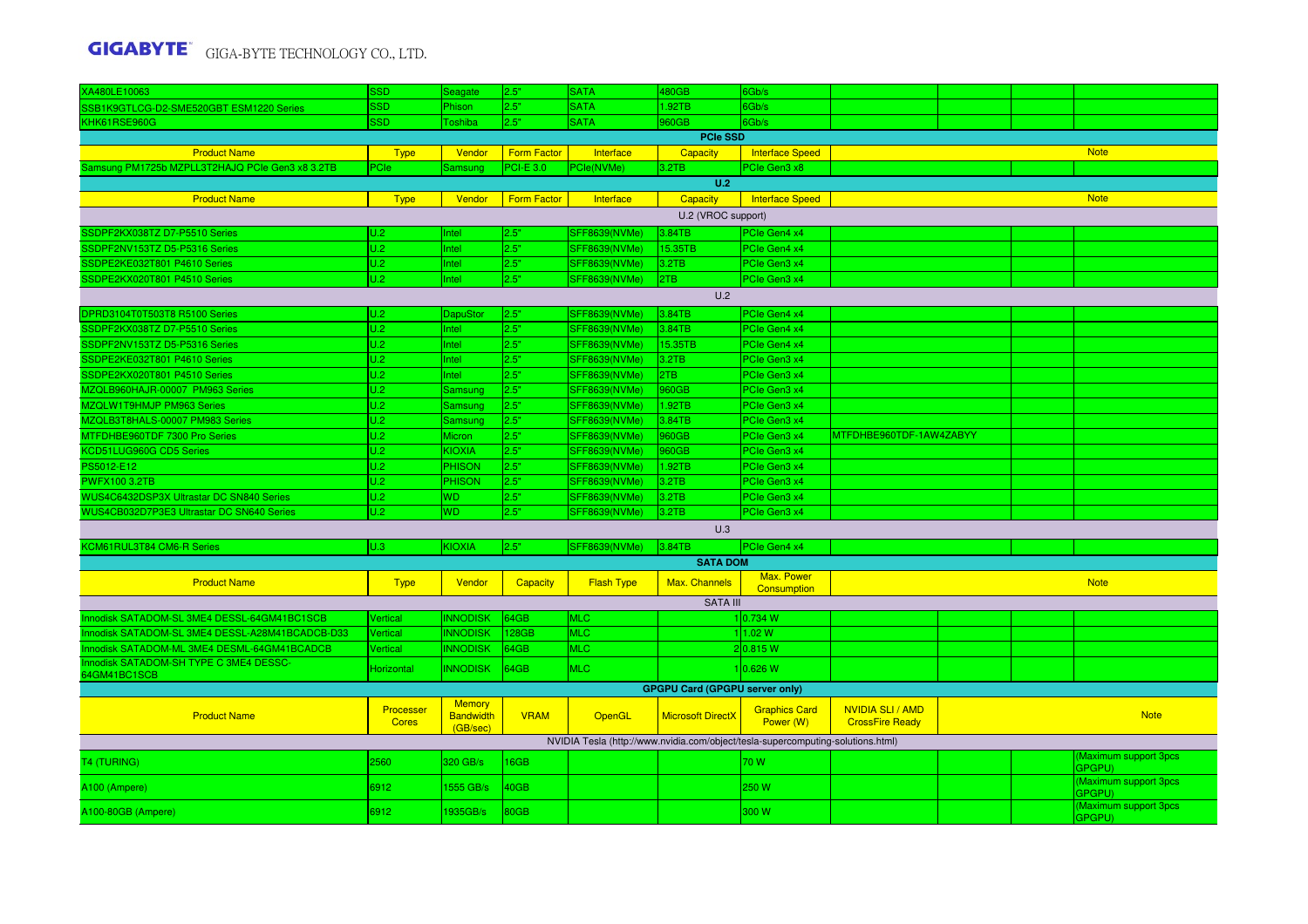| A30 (Ampere)                           | 3584                                         | 933 GB/s                       | 24GB       |                                           |                                  | 165W                                 |                            |  | Maximum support 3pcs<br>GPGPU) |
|----------------------------------------|----------------------------------------------|--------------------------------|------------|-------------------------------------------|----------------------------------|--------------------------------------|----------------------------|--|--------------------------------|
| A40 (Ampere)                           | 10752                                        | 696 GB/s                       | 18GB       |                                           |                                  | 300W                                 |                            |  | Maximum support 3pcs<br>GPGPU) |
|                                        |                                              |                                |            |                                           | <b>AMD Radeon Instinct</b>       |                                      |                            |  |                                |
| MI50 (Vega20) 16GB                     | 3840                                         | 024GB/s                        | <b>6GB</b> |                                           |                                  | 300 W                                |                            |  | Maximum support 3pcs<br>GPGPU) |
|                                        |                                              |                                |            |                                           | <b>RAID Cards</b>                |                                      |                            |  |                                |
| <b>Product Name</b>                    | RAID-on-Chip<br>Controller                   | <b>Host Bus</b><br><b>Type</b> |            | <b>Internal Ports Internal Connectors</b> | <b>External Ports</b>            | <b>External</b><br><b>Connectors</b> | <b>Data Transfer Rates</b> |  | <b>Note</b>                    |
|                                        |                                              |                                |            |                                           | <b>GIGABYTE Storage Cards</b>    |                                      |                            |  |                                |
| <b>CRA3338</b>                         | <b>LSI SAS 3008</b>                          | <b>Cle Gen3</b>                |            | 2 x Mini-SAS HD<br><b>SFF-8643</b>        |                                  |                                      | Up to 12Gb/s per port      |  |                                |
| <b>CSA3548</b>                         | <b>LSI SAS 3008</b>                          | <b>PCIe Gen3</b>               |            |                                           |                                  | 2 x Mini-SAS HD<br><b>SFF-8644</b>   | Up to 12Gb/s per port      |  |                                |
| <b>CRA3338</b>                         | <b>LSI SAS 3008</b>                          | PCIe Gen3                      |            | 2 x Mini-SAS HD<br><b>SFF-8643</b>        |                                  |                                      | Up to 12Gb/s per port      |  |                                |
| <b>CSA3548</b>                         | <b>LSI SAS 3008</b>                          | PCIe Gen3                      |            |                                           |                                  | 2 x Mini-SAS HD<br><b>SFF-8644</b>   | Up to 12Gb/s per port      |  |                                |
| <b>CSA4648</b>                         | <b>LSI SAS 3008</b>                          | PCIe Gen3                      |            | 2 x Mini-SAS HD<br>SFF-8643               |                                  |                                      | Up to 12Gb/s per port      |  |                                |
| <b>CRA4548</b>                         | <b>LSI SAS 3108</b>                          | <b>PCIe Gen3</b>               |            | 2 x Mini-SAS HD<br>SFF-8643               |                                  | 1 x Mini-SAS HD<br><b>SFF-8644</b>   | Up to 12Gb/s per port      |  |                                |
| <b>CRA4648</b>                         | <b>LSI SAS 3108</b>                          | <b>Cle Gen3</b>                |            | 2 x Mini-SAS HD<br>SFF-8643               |                                  |                                      | Up to 12Gb/s per port      |  |                                |
| <b>CRA4448</b>                         | <b>LSI SAS 3108</b>                          | Cle Gen3                       |            | 2 x Mini-SAS HD<br><b>SFF-8643</b>        |                                  |                                      | Up to 12Gb/s per port      |  |                                |
| <b>CRAO438</b>                         | <b>LSI SAS 3108</b>                          | <b>OCP</b> PCIe<br>Gen3 x8     |            | 2 x8 SlimSAS SFF-<br>8654                 |                                  |                                      | Up to 12Gb/s per port      |  |                                |
| <b>CRAO338</b>                         | <b>LSI SAS 3008</b>                          | <b>OCP</b> PCIe<br>Gen3 x8     |            | 2 x8 SlimSAS SFF-<br>8654                 |                                  |                                      | Up to 12Gb/s per port      |  |                                |
| <b>CRA4448</b>                         | <b>LSI SAS 3108</b>                          | <b>PCIe Gen3</b>               |            | 2 x Mini-SAS HD<br>SFF-8643               |                                  |                                      | Up to 12Gb/s per port      |  |                                |
| <b>CRAO438</b>                         | <b>LSI SAS 3108</b>                          | <b>OCP</b> PCIe<br>Gen3 x8     |            | 2 x8 SlimSAS SFF-<br>8654                 |                                  |                                      | Up to 12Gb/s per port      |  |                                |
| <b>CRAO338</b>                         | LSI SAS 3008                                 | <b>OCP</b> PCIe<br>Gen3 x8     |            | 2 x8 SlimSAS SFF-<br>3654                 |                                  |                                      | Up to 12Gb/s per port      |  |                                |
| <b>CRAO358</b>                         | LSI SAS 3008                                 | <b>OCP PCIe</b><br>aen3 x8     |            | x4 SlimSAS SFF-<br>3654                   |                                  | 11 x OCuLink port                    | Up to 12Gb/s per port      |  |                                |
| <b>CRAO558</b>                         | <b>LSI SAS 3108</b>                          | <b>OCP PCIe</b><br>Gen3 x8     |            | x4 SlimSAS SFF-<br>8654                   |                                  | 11 x OCuLink port                    | Up to 12Gb/s per port      |  |                                |
|                                        |                                              |                                |            |                                           | <b>LSI RAID Controller Cards</b> |                                      |                            |  |                                |
| MegaRAID SAS 9460-16i without Tri-mode | SAS3516 dual-<br>core RAID-on-<br>Chip (ROC) | Cle Gen3<br>$\overline{8}$     |            | 4 x Mini-SAS HD<br><b>SFF-8643</b>        |                                  |                                      | Up to 12Gb/s per port      |  |                                |
| MegaRAID 9560-16i without Tri-mode     | SAS3916 Tri-<br>Mode RAID-on-<br>Chip (ROC)  | PCIe Gen4<br>8x                | 16         | 2 x8 SlimSAS SFF-<br>8654                 |                                  |                                      | Up to 12Gb/s per port      |  |                                |
|                                        |                                              |                                |            |                                           | LSI Host Bus Adapters (HBAs)     |                                      |                            |  |                                |
| <b>LSI SAS 9300-8e</b>                 | SAS3008                                      | <b>PCIe Gen3</b>               |            |                                           |                                  | 2 x Mini-SAS HD<br><b>SFF-8644</b>   | Up to 12Gb/s per port      |  |                                |
| LSI SAS 9400-8i without Tri-mode       | SAS3408                                      | PCIe Gen3                      |            | 2 x Mini-SAS HD<br><b>SFF-8643</b>        |                                  |                                      | Up to 12Gb/s per port      |  |                                |
| LSI SAS 9400-16i without Tri-mode      | SAS3416                                      | PCIe Gen3                      | 16         | 4 x Mini-SAS HD<br>SFF-8643               |                                  |                                      | Up to 12Gb/s per port      |  |                                |
| LSI SAS 9500-16i without Tri-mode      | SAS3816                                      | PCIe Gen4                      | 16         | 2 x8 SlimSAS SFF-<br>654                  |                                  |                                      | Up to 12Gb/s per port      |  |                                |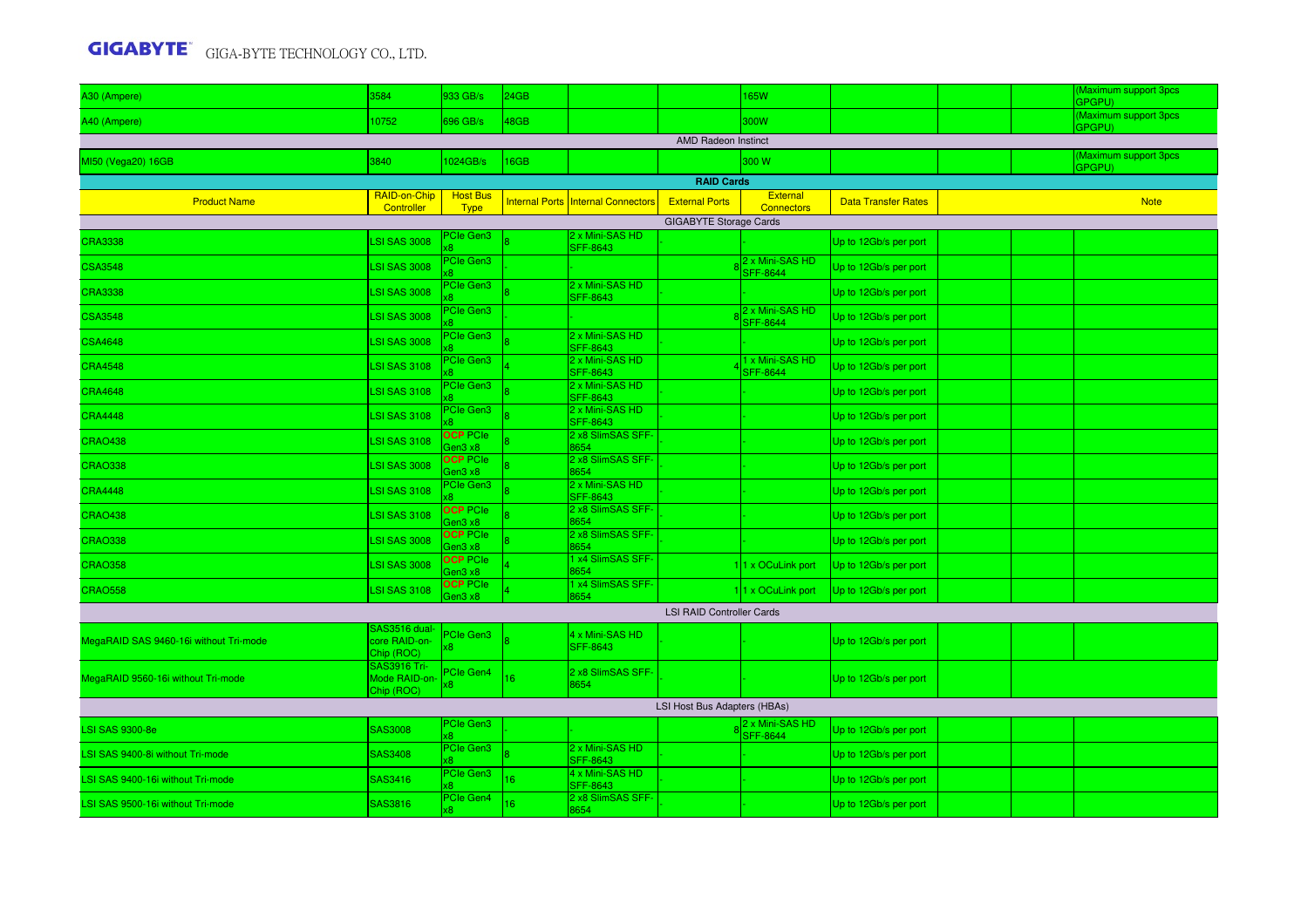| LSI SAS 9500-16e without Tri-mode                                                                                                                  | SAS3816                           | <sup>P</sup> Cle Gen4<br>(8) |                                                                |                           |                                    | 164 x4 SFF-8644  | Up to 12Gb/s per port                                      |  |  |             |  |  |
|----------------------------------------------------------------------------------------------------------------------------------------------------|-----------------------------------|------------------------------|----------------------------------------------------------------|---------------------------|------------------------------------|------------------|------------------------------------------------------------|--|--|-------------|--|--|
|                                                                                                                                                    |                                   |                              |                                                                |                           | <b>LSI NVMe Switch Adapter</b>     |                  |                                                            |  |  |             |  |  |
| P411W-32P                                                                                                                                          | PEX88048                          | PCIe Gen4<br>(16)            | 8 x4, 16 x2,<br>or $32 \times 1$<br><b>NVMe SSD</b><br>connect | 4 x8 SlimSAS SFF-<br>8654 | LSI Tri-mode card                  |                  |                                                            |  |  |             |  |  |
| SAS3916 Tri-                                                                                                                                       |                                   |                              |                                                                |                           |                                    |                  |                                                            |  |  |             |  |  |
| MegaRAID 9560-16i with Tri-mode                                                                                                                    | Mode RAID-on<br>Chip (ROC)        | <sup>P</sup> Cle Gen4<br>8   | 16                                                             | 2 x8 SlimSAS SFF-<br>8654 |                                    |                  | Up to 12Gb/s per port                                      |  |  |             |  |  |
|                                                                                                                                                    |                                   |                              |                                                                |                           | <b>LAN Cards</b>                   |                  |                                                            |  |  |             |  |  |
| <b>Product Name</b>                                                                                                                                | Connector                         |                              | <b>System Interface Type</b>                                   | # of Ports                |                                    | <b>Data Rate</b> |                                                            |  |  | <b>Note</b> |  |  |
| <b>GIGABYTE LAN Cards</b><br><b>CLNO832</b><br>$SFP+$<br><b>OCP</b> PCIe Gen2 x8<br>10Gb/s per port<br>INTEL 82599ES Support OCP 2.0 type1<br>Dual |                                   |                              |                                                                |                           |                                    |                  |                                                            |  |  |             |  |  |
|                                                                                                                                                    |                                   | OCP PCIe Gen3 x8             |                                                                |                           |                                    |                  | Qlogic (Cavium) QL41401-A2G Support OCP 2.0                |  |  |             |  |  |
| CLNOQ42<br><b>CLNO222</b>                                                                                                                          | SFP <sub>28</sub><br><b>RJ-45</b> | OCP PCIe Gen3 x4             |                                                                | Dual<br>Dual              | 25Gb/s per port<br>10Gb/s per port |                  | INTEL X550-AT2 Support OCP 2.0 type1                       |  |  |             |  |  |
| <b>CLN4752</b>                                                                                                                                     | QSFP+                             | <b>PCIe Gen3 x8</b>          |                                                                | Dual                      | 40Gb/s per port                    |                  | <b>INTEL XL710</b>                                         |  |  |             |  |  |
| <b>CLN4224</b>                                                                                                                                     | <b>RJ-45</b>                      | PCIe Gen3 x4                 |                                                                | Quad                      | 10Gb/s per port                    |                  | <b>INTEL X550-AT2</b>                                      |  |  |             |  |  |
| CLN4M34                                                                                                                                            | SFP <sub>28</sub>                 | PCIe Gen3 x16                |                                                                | Quad                      | 10Gb/s per port                    |                  | Mellanox ConnectX-4                                        |  |  |             |  |  |
| Intel 10GbE                                                                                                                                        |                                   |                              |                                                                |                           |                                    |                  |                                                            |  |  |             |  |  |
| SFP+<br><b>PCIe Gen3 x8</b><br>ntel® Ethernet Network Adapter X722-DA4<br>10Gb/s per port<br>Quad                                                  |                                   |                              |                                                                |                           |                                    |                  |                                                            |  |  |             |  |  |
| Intel 25GbE                                                                                                                                        |                                   |                              |                                                                |                           |                                    |                  |                                                            |  |  |             |  |  |
| ntel® Ethernet Network Adapter E810-XXVDA4                                                                                                         | SFP <sub>28</sub>                 | PCIe Gen4 x16                |                                                                | Quad                      | 25Gb/s per port                    |                  |                                                            |  |  |             |  |  |
| Intel® Ethernet Network Adapter XXV710-DA2 for OCP                                                                                                 | SFP <sub>28</sub>                 | OCP PCIe Gen3 x8             |                                                                | Dual                      | 25Gb/s per port                    |                  | Support OCP 2.0 type1                                      |  |  |             |  |  |
| Intel® Ethernet Network Adapter XXV710-DA2                                                                                                         | SFP <sub>28</sub>                 | <b>PCIe Gen3 x8</b>          |                                                                | <b>Dual</b>               | 25Gb/s per port                    |                  |                                                            |  |  |             |  |  |
| Intel 40GbE                                                                                                                                        |                                   |                              |                                                                |                           |                                    |                  |                                                            |  |  |             |  |  |
| PCIe Gen3 x8<br>Intel® Ethernet Converged Network Adapter XL710-QDA2<br>QSFP+<br>40Gb/s per port<br>Dual                                           |                                   |                              |                                                                |                           |                                    |                  |                                                            |  |  |             |  |  |
|                                                                                                                                                    |                                   |                              |                                                                |                           | Intel 100GbE                       |                  |                                                            |  |  |             |  |  |
| Intel® Ethernet Network Adapter E810-CQDA2 for OCP                                                                                                 | QSFP28                            | OCP PCIe Gen4 x16            |                                                                | Dual                      | 100Gb/s per port                   |                  | Support OCP 3.0                                            |  |  |             |  |  |
| Intel® Ethernet Network Adapter E810-CQDA2                                                                                                         | QSFP28                            | PCIe Gen4 x16                |                                                                | Dual                      | 100Gb/s per port                   |                  |                                                            |  |  |             |  |  |
|                                                                                                                                                    |                                   |                              |                                                                |                           | Intel Omni-Path Host Fabric        |                  |                                                            |  |  |             |  |  |
| Intel® Omni-Path Host Fabric Adapters 100HFA016LS                                                                                                  | QSFP28                            | PCIe Gen3 x16                |                                                                | Single                    | 100Gb/s per port                   |                  |                                                            |  |  |             |  |  |
|                                                                                                                                                    |                                   |                              |                                                                |                           | Mellanox ConnectX                  |                  |                                                            |  |  |             |  |  |
| MCX565M-CDAB                                                                                                                                       | QSFP28                            | OCP PCIe Gen4 x16            |                                                                | Single                    | 100Gb/s per port                   |                  | ConnectX®-5 Ex Multi-Host / Support OCP 3.0                |  |  |             |  |  |
| MCX623432AN-ADAB                                                                                                                                   | SFP <sub>28</sub>                 | OCP PCIe Gen4 x16            |                                                                | <b>Dual</b>               | 25Gb/s per port                    |                  | ConnectX®-6 Dx No Crypto, No Secure Boot / Support OCP 3.0 |  |  |             |  |  |
| MCX566A-CDAI                                                                                                                                       | QSFP28                            | <b>OCP</b> PCIe Gen4 x16     |                                                                | Dual                      | 100Gb/s per port                   |                  | Mellanox ConnectX-5 Ex EN / Support OCP 3.0                |  |  |             |  |  |
| MCX516A-CDAT                                                                                                                                       | QSFP28                            | PCIe Gen4 x16                |                                                                | Dual                      | 100Gb/s per port                   |                  | Mellanox ConnectX-5 Ex EN                                  |  |  |             |  |  |
| MCX516A-CCAT                                                                                                                                       | QSFP28                            | PCIe Gen3 x16                |                                                                | Dual                      | 100Gb/s per port                   |                  | Mellanox ConnectX-5 EN                                     |  |  |             |  |  |
| MCX515A-CCAT                                                                                                                                       | QSFP28                            | PCIe Gen3 x16                |                                                                | Single                    | 100Gb/s per port                   |                  | Mellanox ConnectX-5 EN                                     |  |  |             |  |  |
| MCX4121A-ACAT                                                                                                                                      | SFP <sub>28</sub>                 | PCIe Gen3 x8                 |                                                                | <b>Dual</b>               | 25Gb/s per port                    |                  | Mellanox ConnectX-4 Lx EN                                  |  |  |             |  |  |
|                                                                                                                                                    |                                   |                              |                                                                |                           | Mellanox VPI Adapter Cards         |                  |                                                            |  |  |             |  |  |
| <b>MCX653106A-HDAT</b>                                                                                                                             | QSFP56                            | PCIe Gen4 x16                |                                                                | Dual                      | 200Gb/s per port                   |                  | Mellanox ConnectX-6 Ex VPI (InfiniBand)                    |  |  |             |  |  |